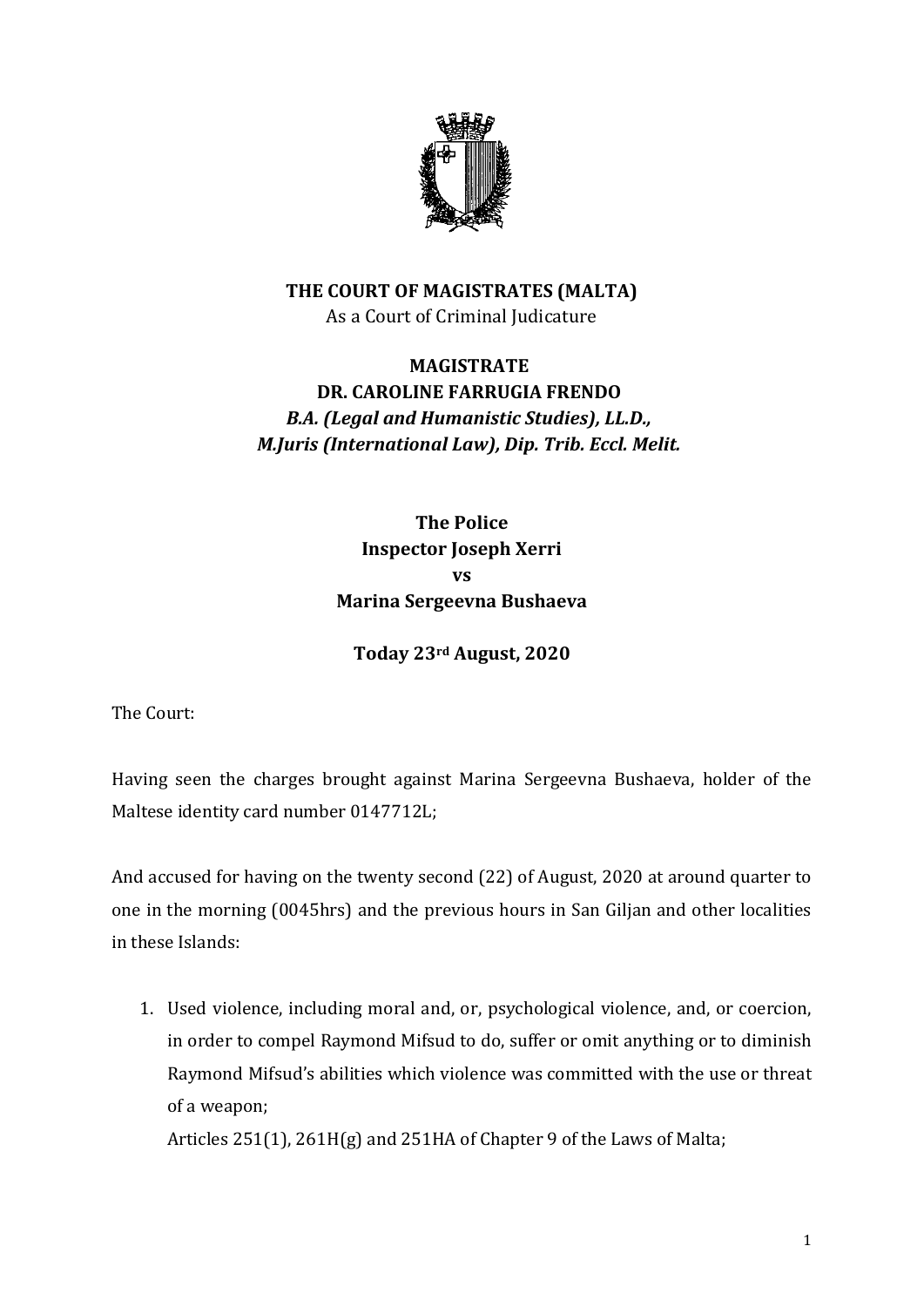- 2. Caused Raymond Mifsud fear that violence will be used against him or his property or against the person or property of any of his ascendants, descendants, brothers or sisters of any other family members which violence was caused with the use or threat of a weapon; Articles 251(3), 251H(g) and 251HA of Chapter 9 of the Laws of Malta;
- 3. At the time of committing a crime against the safety of the government or against the person, or of theft, or injury to property, had on her person any arm proper or ammunition or any imitation thereof; Article 55(a) of Chapter 480 of the Laws of Malta;
- 4. Used an airsoft outside the designated areas approved by the Weapons Board; Regulations 91 and 94 of Subsidiary Legislation 480.02;
- 5. Without inflicting any wound or blow, threatened Raymond Mifsud with stones or other hard substances, or threw the same, or took up any other weapon against Raymond Mifsud; Article 339(1)(b) of Chapter 9 of the Laws of Malta;
- 6. Uttered insults or threats towards Raymond Mifsud, or while being provoked, carried her insult beyond the limit warranted by the provocation; Article 339(1)(e) of Chapter 9 of the Laws of Malta;

This honourable Court is kindly asked to issue a Protection Order against the accused to provide for the security of Raymond Mifsud, or for the keeping of public peace or for the purpose of protecting the injured party or other individuals from harassment or other conduct which will cause a fear of violence in terms of Article 412C of Chapter 9 of the Laws of Malta.

This Court is humbly requested, in case of guilt to order the forfeiture of the weapon in terms of Article 56 of Chapter 480 of the Laws of Malta.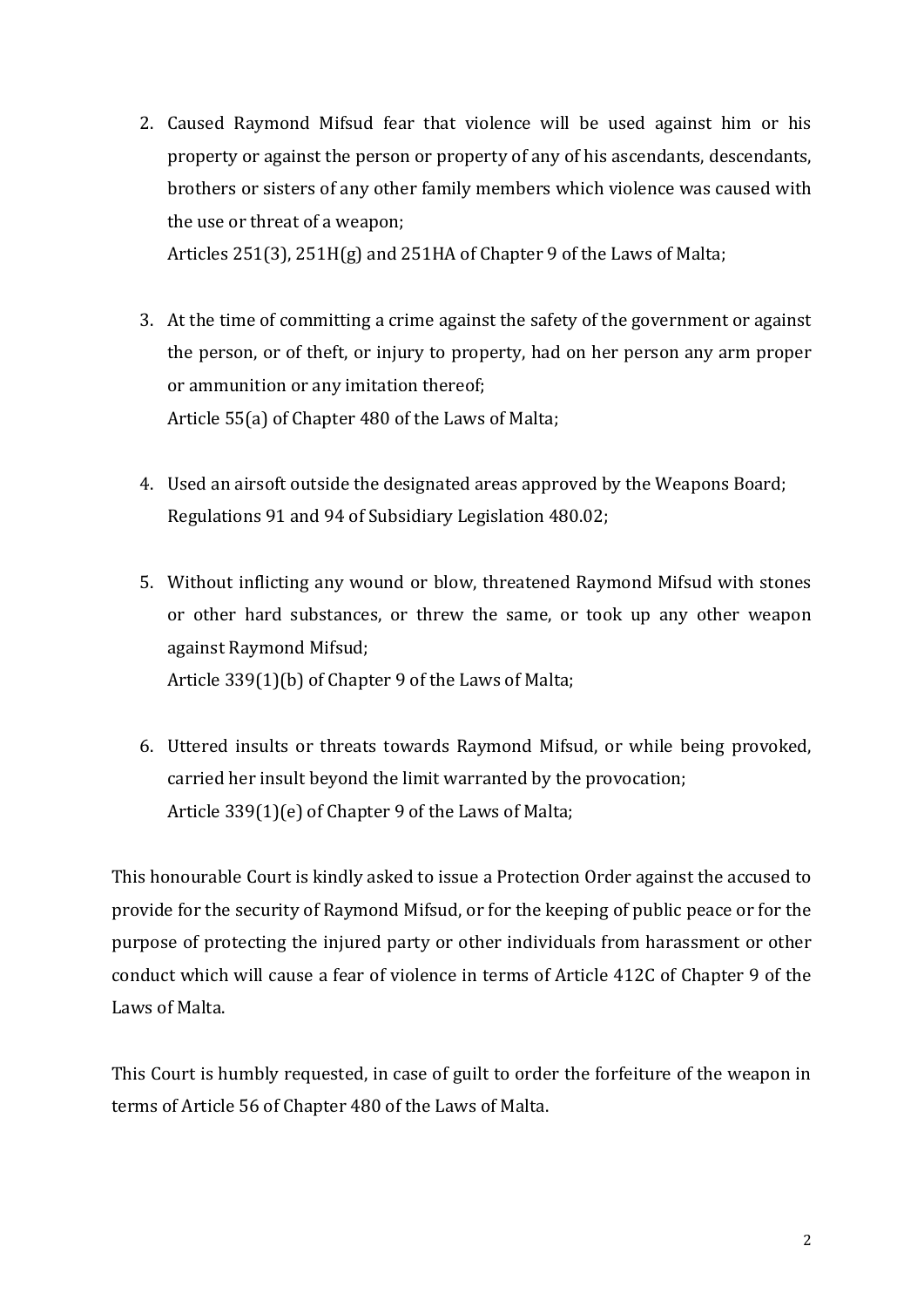The Court is requested, in case of guilt, to apply Section 533(1) of Chapter 9 of the Laws of Malta, as regards to the expenses incurred by the Court appointed experts.

Having seen the Prosecuting Officer read out and confirming on oath the charges brought against the accused during the sitting of the 23rd August, 2020.

Having seen all the documents exhibited in this case which are; the consent of the Attorney General in the Maltese language marked as Doc JX1; consent of the Attorney General in the English language marked as Doc JX2; birth certificate of the accused marked as Doc JX3; conviction sheet marked as Doc JX4; current incident report marked as Doc JX5; statement of the accused dated 22nd August, 2020 marked as Doc JX6; weapon marked as Doc JX7 and the box where the weapon used to be kept marked as Doc JX8.

The Court heard the accused register a guilty plea;

The Court has given the accused sufficient time to reconsider such guilty plea, has ordered the accused to consult with her lawyer of such guilty plea, and has explained the punishment that may be given in relation to the charges brought against her. The accused confirmed her guilty plea.

## The Court:

Has listened to the evidence brought forward;

Has heard the accused plead an unequivocal guilty plea;

Has heard oral submissions with regards to the punishment that ought to be inflicted.

## **Decide:**

The Court, after having seen Articles 251(1)(3), 251H(g), 251HA, 339(1)(b)(e) of Chapter 9 of the Laws of Malta, Article 55(a) of Chapter 480 of the Laws of Malta and